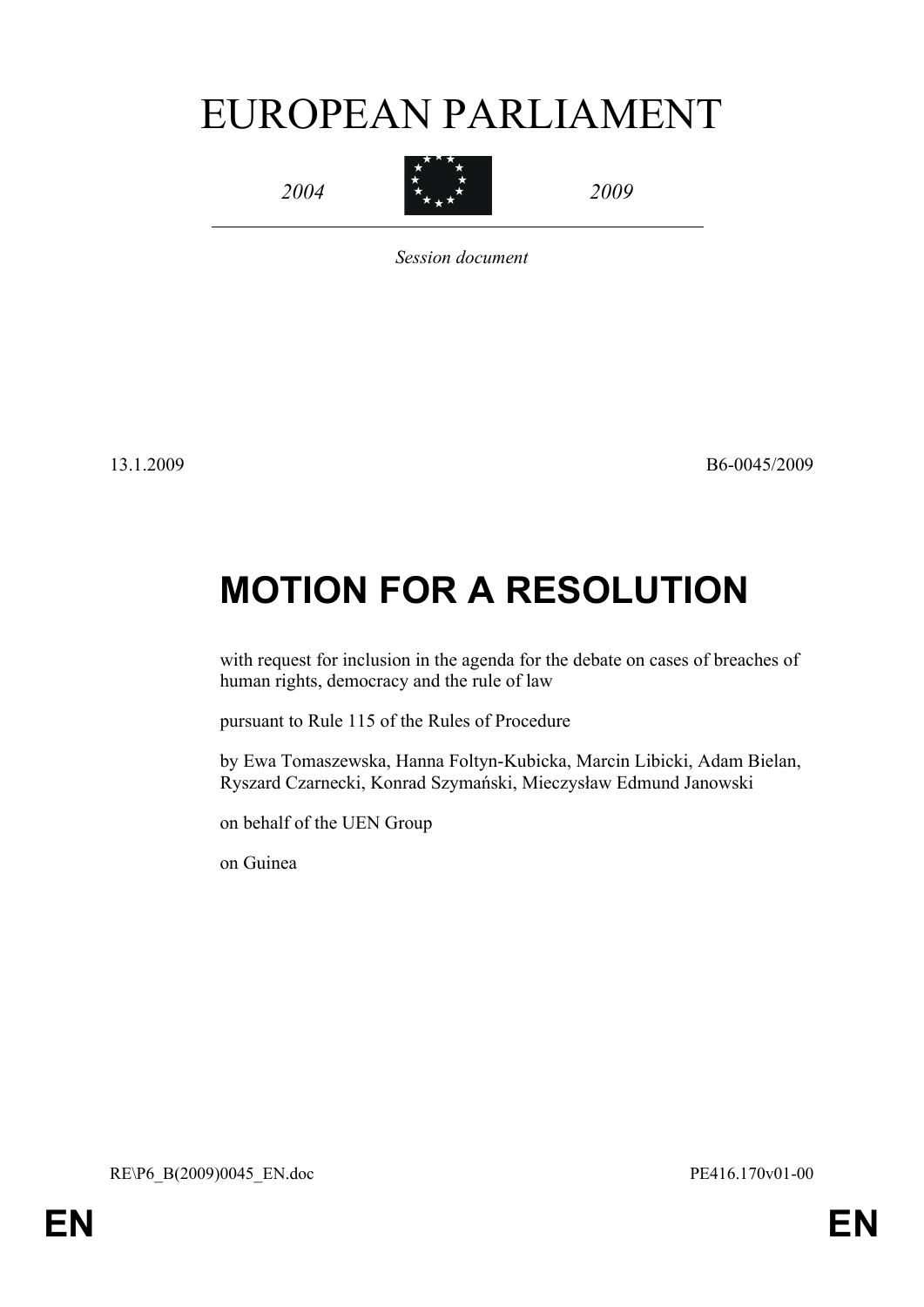#### **B6-0045/2009**

## **European Parliament resolution on Guinea**

## *The European Parliament*,

- having regard to its previous resolutions on Guinea,
- having regard to Rule 115(5) of its Rules of Procedure,
- A. whereas, following the death of President Lansana Conte, the military junta lead by Capitaine Mousssa Camara took power in the country,
- B. whereas Lansana Conté also came to power in a coup in 1984, after the death of President Ahmed Sékou Touré,
- C. whereas the national assembly's mandate expired last year and parliamentary elections have been repeatedly postponed in the past two years,
- D. whereas, under the Guinean Constitution, the National Assembly president would assume power prior to elections, to be held within in 60 days,
- E. whereas the military coup has been condemned by the AU, which has suspended Guinea until the return of constitutional order in the country and whereas the United States have suspended all aid to Guinea, except humanitarian assistance,
- F. whereas many Guineans, political parties, civilians and trade unions were welcoming the takeover which might, according to them, present an opportunity for democracy in Guinea after 24 years of misrule, corrupt and autocratic governance by President Conte,
- G. whereas Guinea remains a poor country despite its considerable natural resources and most families have no access to safe water and adequate sanitation,
- H. whereas in recent months demonstrations were organized in several of Guinea's towns in protest at the rising cost of living and shortages of basic foodstuffs,
- I. whereas the human rights record of the late president Alsana Conte is very alarming, including the use of excessive force by the military and the police against civilians, arbitrary detention and detention without trial and attacks on freedom of expression,
- J. whereas the power struggle may prove extremely dangerous given the country's ethnic division,
- K. whereas the future of Guinea is also of great concern in the region;